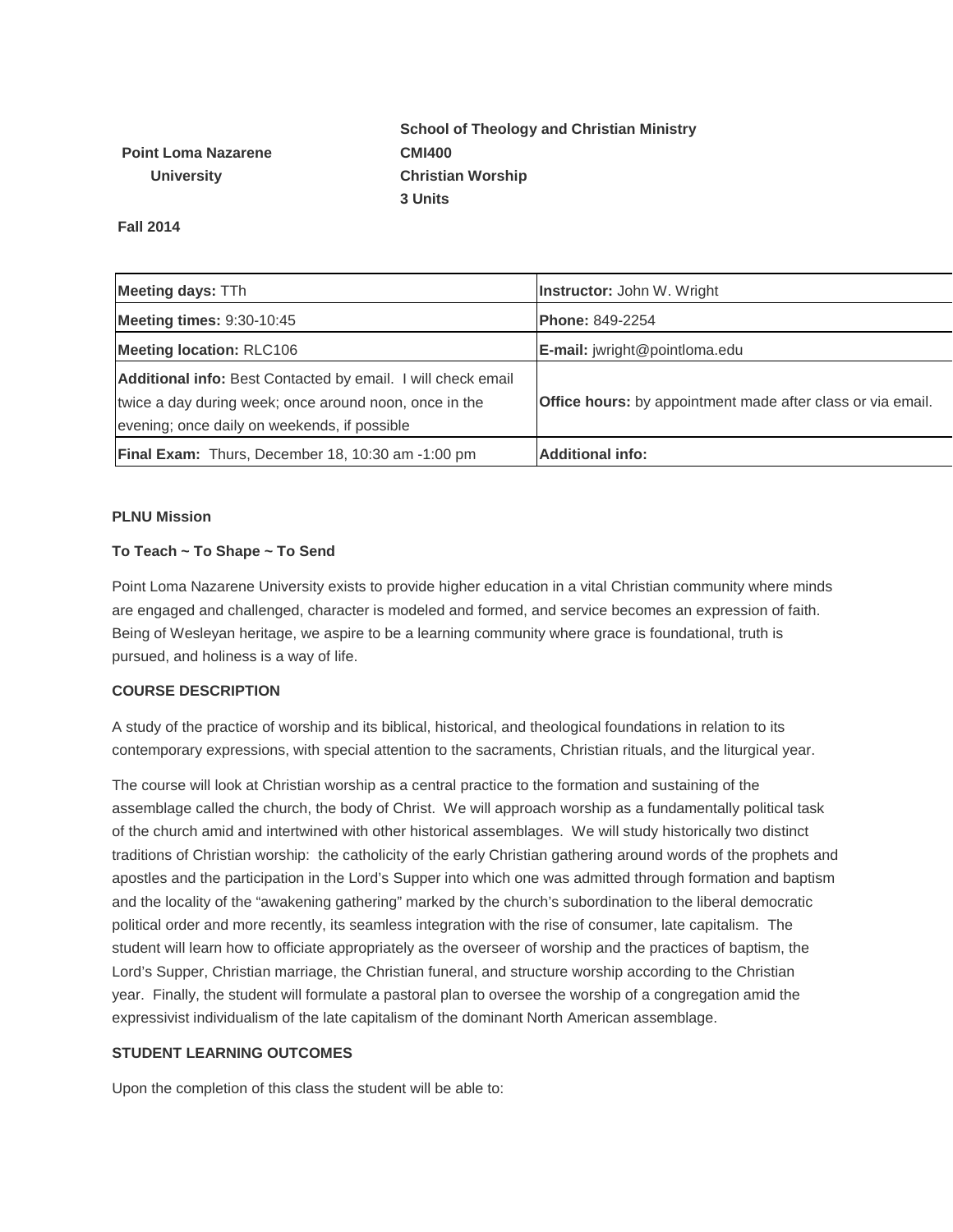1. Articulate the difference in history and practice between the tradition of contemporary evangelical/American worship practices and historical practices from the tradition spanning from earliest Christian records in reading Scripture and participation in the Lord's Supper entered into through baptism.

2. Articulate the difference in political and character formation that results from the two traditions of Christian worship.

3. Practice, if authorized, oversight of the church in its worship and the Sacramental care of its congregation in baptism, the Lord's supper, Christian Marriage, and the Christian funeral.

4. Synthesize class materials into a general plan for the oversight of a year of worship within a local congregational setting.

## **COURSE CREDIT HOUR INFORMATION**

In the interest of providing sufficient time to accomplish the stated Course Learning Outcomes, this class meets the PLNU credit hour policy for a 3 unit class delivered over 14 weeks. Specific details about how the class meets the credit hour requirement can be provided upon request.

## **REQUIRED TEXTS**

James K. A. Smith, Desiring the Kingdom: Worship, Worldview, and Cultural Formation. Cultural Liturgies, vol. 1. BakerAcademic, 2009

Henri Cardinal de Lubac, Corpus Mysticum: The Eucharist and the Church in the Middle Ages. Translated by Gemma Simmmonds, CJ, with Richard Price and Christopher Stephens. Edited and Preface by Laurence Paul Hemming and Susan Frank Parsons. University of Notre Dame Press, 2006.

Brent D. Peterson, Created to Worship: God's Invitation to Become Fully Human. Beacon Hill Press of Kansas City, 2012.

William T. Cavanaugh, Torture and Eucharist: Theology, Politics, and the Body of Christ. Blackwell Publishing, 1998.

## **ATTENDANCE AND PARTICIPATION**

Regular and punctual attendance at all classes is considered essential to optimum academic achievement. If the student is absent from more than 10 percent of class meetings, the faculty member has the option of filing a written report which may result in de-enrollment. If the absences exceed 20 percent, the student may be deenrolled without notice. If the date of de-enrollment is past the last date to withdraw from a class, the student will be assigned a grade of W or WF consistent with university policy in the grading section of the catalog. See [Academic Policies](http://www.pointloma.edu/experience/academics/catalogs/undergraduate-catalog/point-loma-education/academic-policies) in the undergrad student catalog.

## **INCOMPLETES AND LATE ASSIGNMENTS**

All assignments are to be submitted on Canvas by the beginning of the class session when they are due.

## **ACADEMIC DISHONESTY**

Students should demonstrate academic honesty by doing original work and by giving appropriate credit to the ideas of others. As explained in the university catalog, academic dishonesty is the act of presenting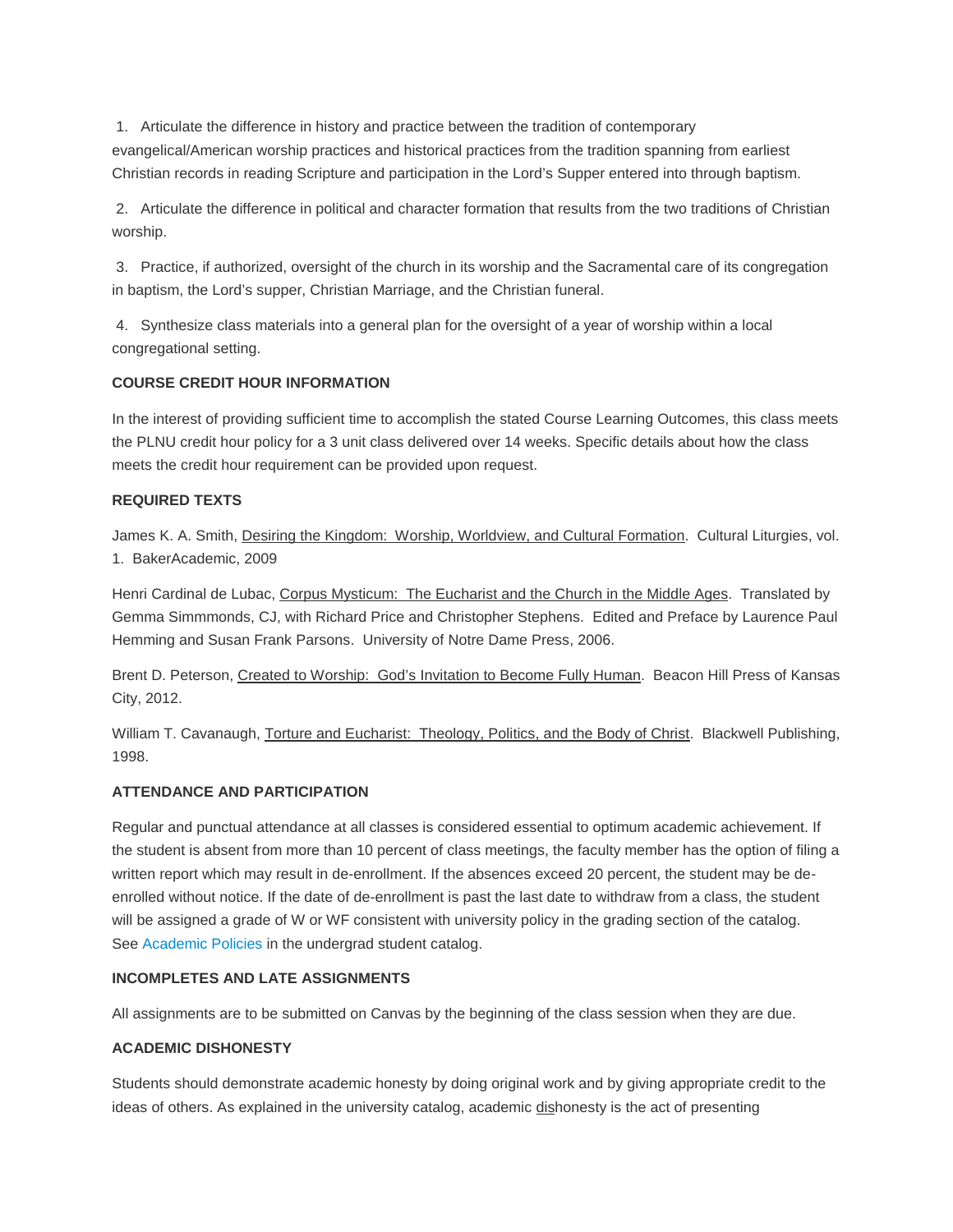information, ideas, and/or concepts as one's own when in reality they are the results of another person's creativity and effort. Violations of university academic honesty include cheating, plagiarism, falsification, aiding the academic dishonesty of others, or malicious misuse of university resources. A faculty member who believes a situation involving academic dishonesty has been detected may assign a failing grade for a) that particular assignment or examination, and/or b) the course following the procedure in the university catalog. Students may appeal also using the procedure in the university catalog. See [Academic Policies](http://www.pointloma.edu/experience/academics/catalogs/undergraduate-catalog/point-loma-education/academic-policies) for further information.

If this policy is not sufficient to deter dishonesty, the professor reserves the right, if he so chooses, to invoke the following policy. Cheating defeats the whole good end of our classroom work and demeans the professor, the student, and one's fellow students. In an academic context, it constitutes a mortal sin. Therefore any student caught cheating will be sent to Rev. Dr. Mary Paul for a Confession of Sins; if repentance and acts of repentance are not forthcoming, upon approval by Kerry Fulcher, Provost, Rev. Dr. Paul will administer Last Rites to the student if he/she so desires. Barring a letter of pardon from President Bob Brower, the student will face a lethal injection simultaneously injected by your classmates; upon execution, the student's body will be chopped into bite size bits and fed to the dolphins at Sea World by class members. The professor will pack your remaining goods and send them home to any surviving family members with a letter of explanation.

#### **ACADEMIC ACCOMMODATIONS**

While all students are expected to meet the minimum academic standards for completion of this course as established by the instructor, students with disabilities may require academic accommodations. At Point Loma Nazarene University, students requesting academic accommodations must file documentation with the [Disability Resource Center\(](http://www.pointloma.edu/experience/offices/administrative-offices/academic-advising-office/disability-resource-center)DRC), located in the Bond Academic Center. Once the student files documentation, the Disability Resource Center will contact the student's instructors and provide written recommendations for reasonable and appropriate accommodations to meet the individual needs of the student. See [Academic Policies](http://www.pointloma.edu/experience/academics/catalogs/undergraduate-catalog/point-loma-education/academic-policies) in the undergrad student catalog.

#### **FERPA POLICY**

In compliance with federal law, neither PLNU student ID nor social security number should be used in publically posted grades or returned sets of assignments without student written permission. This class will meet the federal requirements by (each faculty member choose one strategy to use: distributing all grades and papers individually; requesting and filing written student permission; or assigning each student a unique class ID number not identifiable on the alphabetic roster.). Also in compliance with FERPA, you will be the only person given information about your progress in this class unless you have designated others to receive it in the "Information Release" section of the student portal. See [Policy Statements](http://www.pointloma.edu/experience/academics/catalogs/undergraduate-catalog/policy-statements) in the undergrad student catalog.

#### **FINAL EXAMINATION POLICY**

Successful completion of this class requires taking the final examination **on its scheduled day**. The final examination schedule is Thurs, December 18, 10:30 am -1:00 pm. No requests for early examinations or alternative days will be approved.

#### **INCLUSIVE LANGUAGE STATEMENT**

The Department of Philosophy and Religion is committed to the equality of women and men. Recognizing that people have often used the English language in ways that imply the exclusion or inferiority of women, the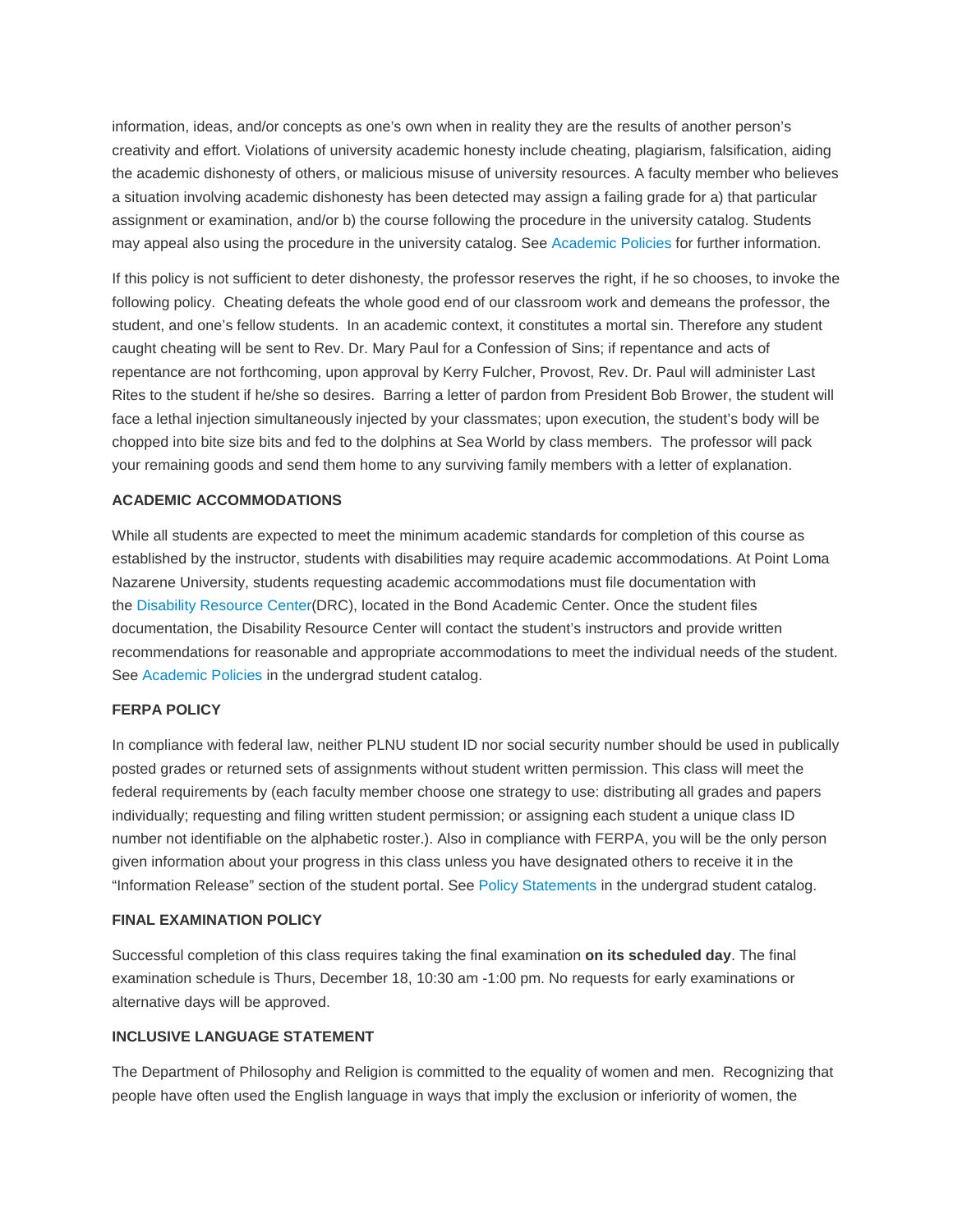department urges students, faculty, and staff to avoid sexist language in public discourse, in classroom discussions, and in their writings.

#### **USE OF TECHNOLOGY**

Point Loma Nazarene University encourages the use of technology for learning, communication, and collaboration. It is possible that I will make some of the class available to students only through eclass. The student is responsible to have access and participate in class, not only in our meetings, but through assigned on line exercises.

| <b>ASSIGNMENT</b>                                                                                        | <b>POINTS</b>       | Date and Time Due                                   | <b>GRADE</b> |
|----------------------------------------------------------------------------------------------------------|---------------------|-----------------------------------------------------|--------------|
| 3-4 page response to<br>prompt in response<br>to Smith's book.                                           | 100 possible points | September 18, 9:30<br>am                            |              |
| $ 4-5$ pp. response to<br>prompt over<br>material in Unit II A<br>and B                                  | 150 possible points | Oct 25, 9:30 am                                     |              |
| <b>Online Test on Unit</b><br><b>IV</b> Lectures                                                         | 100 possible points | November 20 --<br>accessible 9:30 am -<br>8:30 pm   |              |
| $ 4-5 $ page plan for<br>oversight of<br>Christian worship in<br>a local congregation                    | 100 possible points | November 20, 9:30<br>am                             |              |
| 3-4 pages essay<br>analyzing the<br>relationship between 250 possible points<br>deLubac and<br>Cavanaugh |                     | December 6, 9:30<br>am                              |              |
| Final Exam                                                                                               | 300 possible points | December 18, 10:30<br>$\text{am} - 1:00 \text{ pm}$ |              |

#### **ASSESSMENT AND GRADING SCALE**

## **Grading Scale:**

| $1000 - 930 = A$  | $799 - 770 = C +$   |
|-------------------|---------------------|
| $929-900 = A$     | $769 - 730 = C$     |
| $899 - 870 = B +$ | $729 - 700 = C$     |
| $869 - 830 = B$   | $699 - 600 = D$     |
| $829 - 800 = B$   | 599 and below $=$ F |